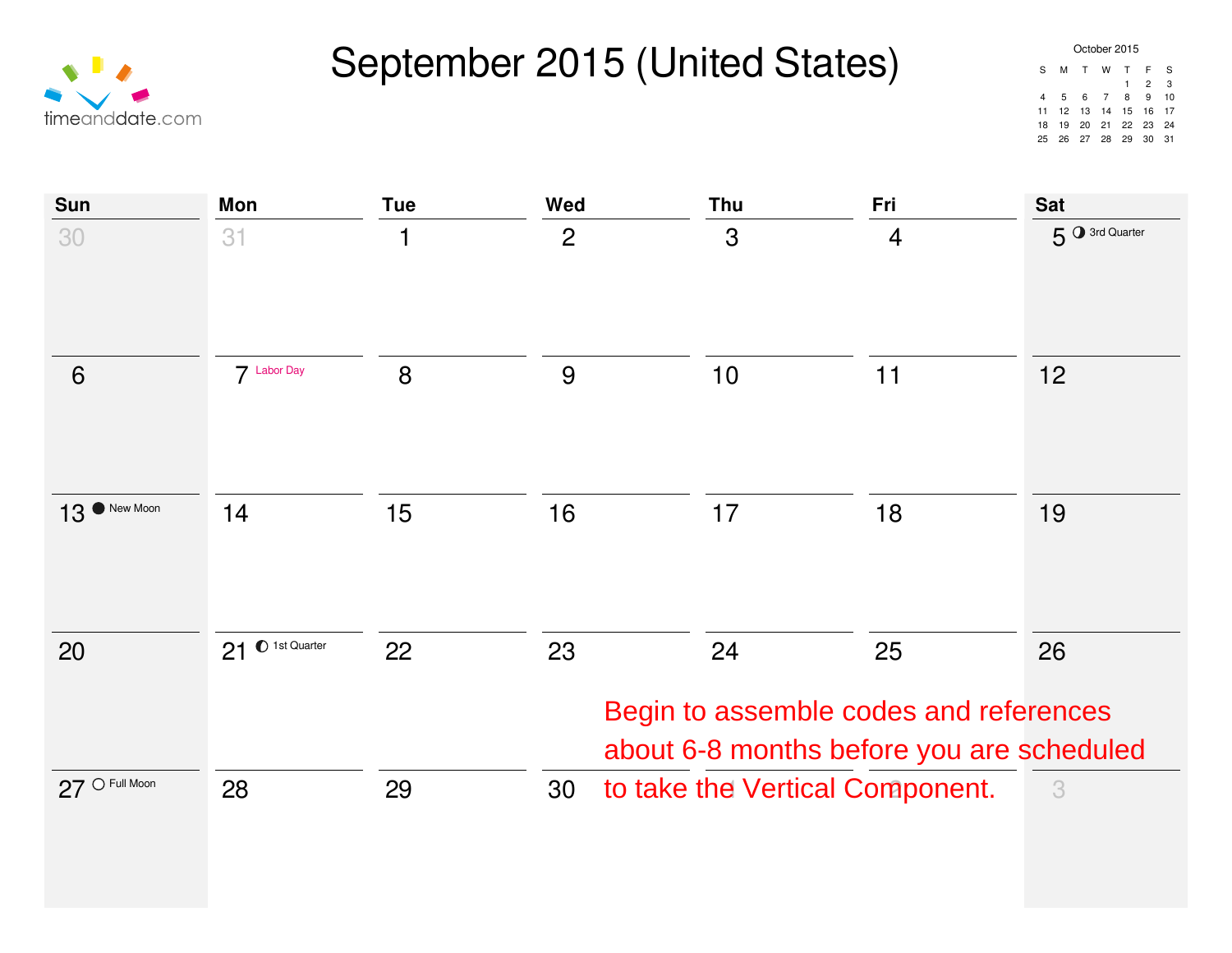



| November 2015 |               |              |   |                      |     |              |  |  |  |
|---------------|---------------|--------------|---|----------------------|-----|--------------|--|--|--|
| S             | м             | T            | w | T                    | - F | $\mathbf{s}$ |  |  |  |
| 1             | $\mathcal{P}$ | $\mathbf{3}$ |   | $4 \quad 5$          | 6   | 7            |  |  |  |
| 8             | 9             |              |   | 10 11 12 13          |     | - 14         |  |  |  |
|               |               |              |   | 15 16 17 18 19 20    |     | 21           |  |  |  |
|               |               |              |   | 22 23 24 25 26 27 28 |     |              |  |  |  |
|               | 30            |              |   |                      |     |              |  |  |  |

| <b>Sun</b>     | Mon                                                                                                                                                                                                                      | <b>Tue</b>       | Wed                                                           | Thu | Fri            | <b>Sat</b>   |  |
|----------------|--------------------------------------------------------------------------------------------------------------------------------------------------------------------------------------------------------------------------|------------------|---------------------------------------------------------------|-----|----------------|--------------|--|
| 27 O Full Moon | 28                                                                                                                                                                                                                       | 29               | 30                                                            | 1   | $\overline{2}$ | 3            |  |
| 4 3rd Quarter  | 5                                                                                                                                                                                                                        | 6                | $\overline{7}$                                                | 8   | 9              | 10           |  |
| 11             | 12 Columbus Day<br>New Moon                                                                                                                                                                                              | 13               | 14<br>Tab all of your codes and references during this month. | 15  | 16             | 17           |  |
| 18             | 20 <sup>0</sup> 1st Quarter<br>21<br>19<br>22<br>23<br>24<br>If any of your colleagues are taking the exam in October,<br>ask them about it. Begin studying for the Vertical Component exam<br>at end of Oct./begin Nov. |                  |                                                               |     |                |              |  |
| 25             | 26                                                                                                                                                                                                                       | $27$ O Full Moon | 28                                                            | 29  | 30             | 31 Halloween |  |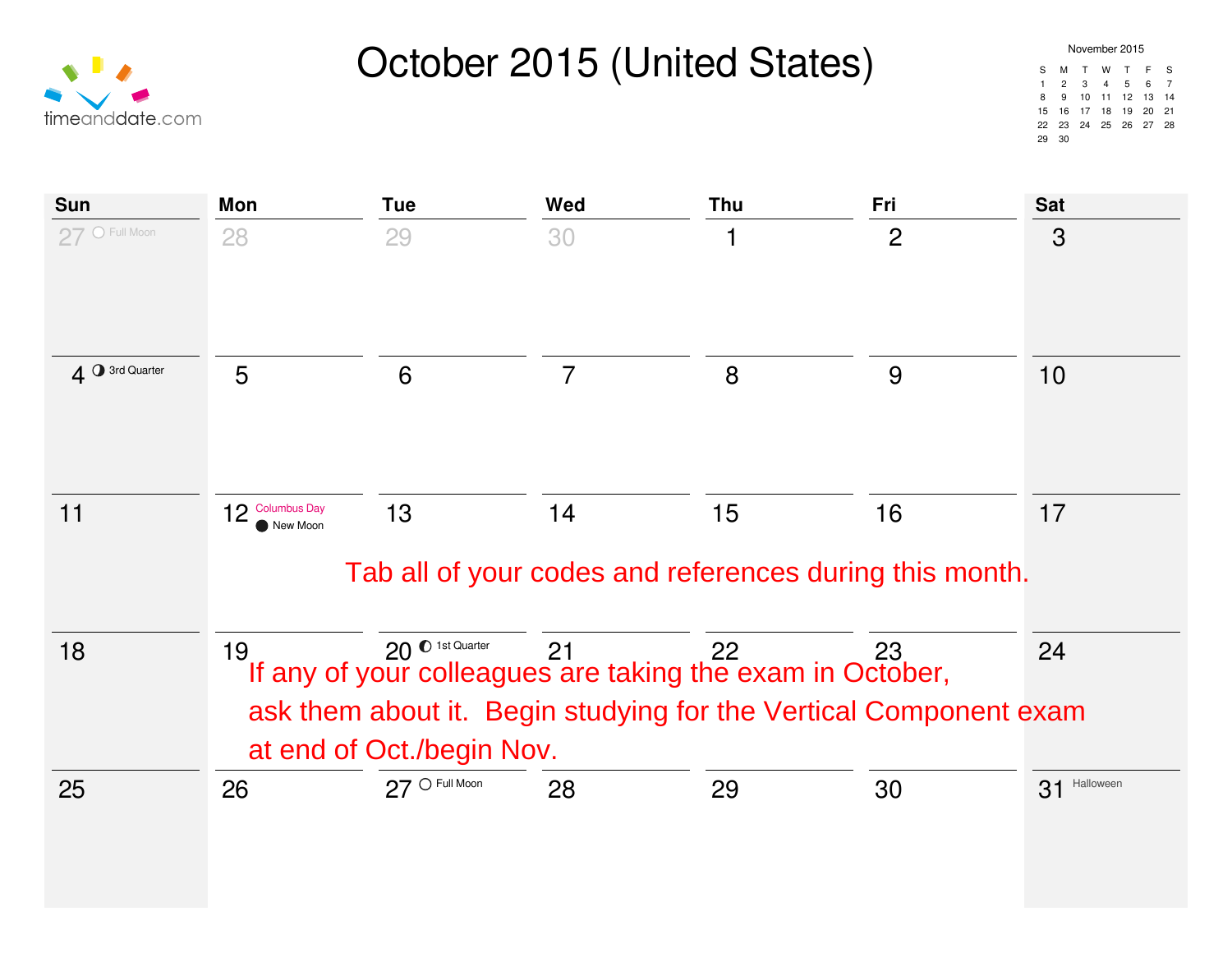

| December 2015 |    |                   |                |    |                |    |  |  |  |
|---------------|----|-------------------|----------------|----|----------------|----|--|--|--|
| S             | м  | т.                | w              | T  | - F            | S  |  |  |  |
|               |    | $\mathbf{1}$      | $\overline{2}$ | 3  | $\overline{4}$ | 5  |  |  |  |
| ĥ             | 7  | 8                 | 9              |    | $10 \quad 11$  | 12 |  |  |  |
| 13            |    | 14 15 16 17 18    |                |    |                | 19 |  |  |  |
| 20            |    | 21 22 23 24 25 26 |                |    |                |    |  |  |  |
| 27            | 28 | 29                | 30             | 31 |                |    |  |  |  |

| <b>Sun</b>          | <b>Mon</b>                                              | <b>Tue</b>               | Wed                                   | Thu                          | Fri                                 | <b>Sat</b>          |
|---------------------|---------------------------------------------------------|--------------------------|---------------------------------------|------------------------------|-------------------------------------|---------------------|
| 1                   | $\overline{2}$<br><b>Analysis of Structures - Loads</b> | 3 3rd Quarter            | $\overline{4}$                        | 5                            | 6                                   | $\overline{7}$      |
| Dead Loads          | Live Loads                                              | Snow and Snow Drift      |                                       | <b>Moving Loads</b>          | Thermal                             | Shrinkage and Creep |
| 8                   | 9                                                       | 10                       | <b>Veterans Day</b><br>11<br>New Moon | 12                           | 13                                  | 14                  |
|                     |                                                         |                          |                                       |                              |                                     |                     |
| <b>Impact Loads</b> | Settlement                                              | <b>Fluids</b><br>Ponding | Ice                                   | <b>Static Earth Pressure</b> | Hydrostatic                         | Hydraulics          |
| 15                  | 16                                                      | 17                       | 18                                    | 19 <sup>0</sup> 1st Quarter  | 20                                  | 21                  |
|                     | <b>Analysis of Structures - Methods</b>                 |                          |                                       |                              |                                     |                     |
| <b>Statics</b>      | <b>Statics</b>                                          |                          | <b>Statics</b>                        |                              | Shear and Moment Diagrams           |                     |
| 22                  | 23                                                      | 24                       | $25^\circ$ Full Moon                  | 26 Thanksgiving Day          | 27                                  | 28                  |
|                     |                                                         |                          |                                       |                              |                                     |                     |
|                     | Shear and Moment Diagrams                               |                          | <b>Code Coefficients and Tables</b>   |                              | <b>Code Coefficients and Tables</b> |                     |
| 29                  | 30                                                      | 1                        | $\overline{2}$                        | 3 O 3rd Quarter              | $\overline{4}$                      | 5                   |
|                     | <b>Code Coefficients and Tables</b>                     |                          |                                       |                              |                                     |                     |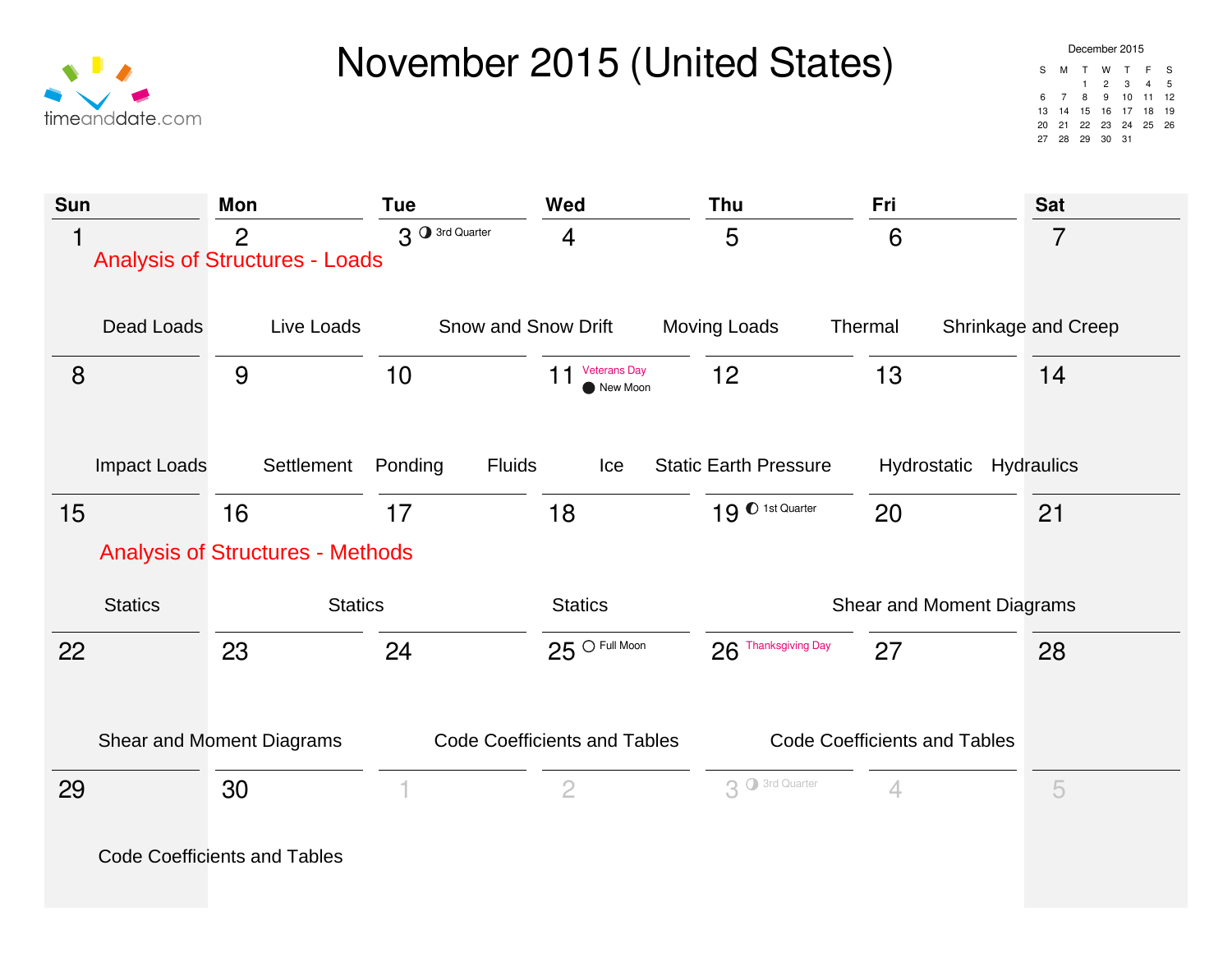



| Sun                                                                                                                                      | <b>Mon</b>     | <b>Tue</b>             | Wed                                                       | Thu                                               | Fri                               | <b>Sat</b>             |
|------------------------------------------------------------------------------------------------------------------------------------------|----------------|------------------------|-----------------------------------------------------------|---------------------------------------------------|-----------------------------------|------------------------|
| 29                                                                                                                                       | 30             | 1                      | $\overline{2}$                                            | 3 <sup>0</sup> 3rd Quarter                        | $\overline{4}$                    | 5                      |
|                                                                                                                                          |                | <b>Computer Models</b> |                                                           | <b>Simplified Analysis Methods</b>                |                                   | <b>Influence Lines</b> |
| 6                                                                                                                                        | $\overline{7}$ | 8                      | 9                                                         | 10                                                | New Moon<br>11                    | 12                     |
|                                                                                                                                          |                |                        |                                                           | <b>Design and Details of Structures - General</b> |                                   |                        |
| <b>Indeterminate Analysis</b><br><b>Deflection Compatibility</b><br><b>Material Properties and Standards</b><br><b>Load Combinations</b> |                |                        |                                                           |                                                   |                                   |                        |
| 13                                                                                                                                       | 14             | 15                     | 16                                                        | 17                                                | 18 <sup>0</sup> 1st Quarter       | 19                     |
| Serviceability                                                                                                                           | Camber         | Fatigue (AASHTO)       | Fatigue (AASHTO)                                          | <b>Bearings</b>                                   | <b>Expansion Joints</b>           | Corrosion              |
| 20                                                                                                                                       | 21             | 22                     | 23                                                        | 24 Christmas Eve                                  | $25$ Christmas Day<br>○ Full Moon | 26 Day After Christmas |
| <b>Structural Systems Integration</b><br>Constructability                                                                                | Strengthening  | back at the New Year.  | Take some time off for the Holidays and recharge to start |                                                   |                                   |                        |
| 27                                                                                                                                       | 28             | 29                     | 30                                                        | 31 New Year's Eve                                 | ← New Year's Day                  | 2 O 3rd Quarter        |
|                                                                                                                                          |                |                        |                                                           |                                                   |                                   |                        |
|                                                                                                                                          |                |                        |                                                           |                                                   |                                   |                        |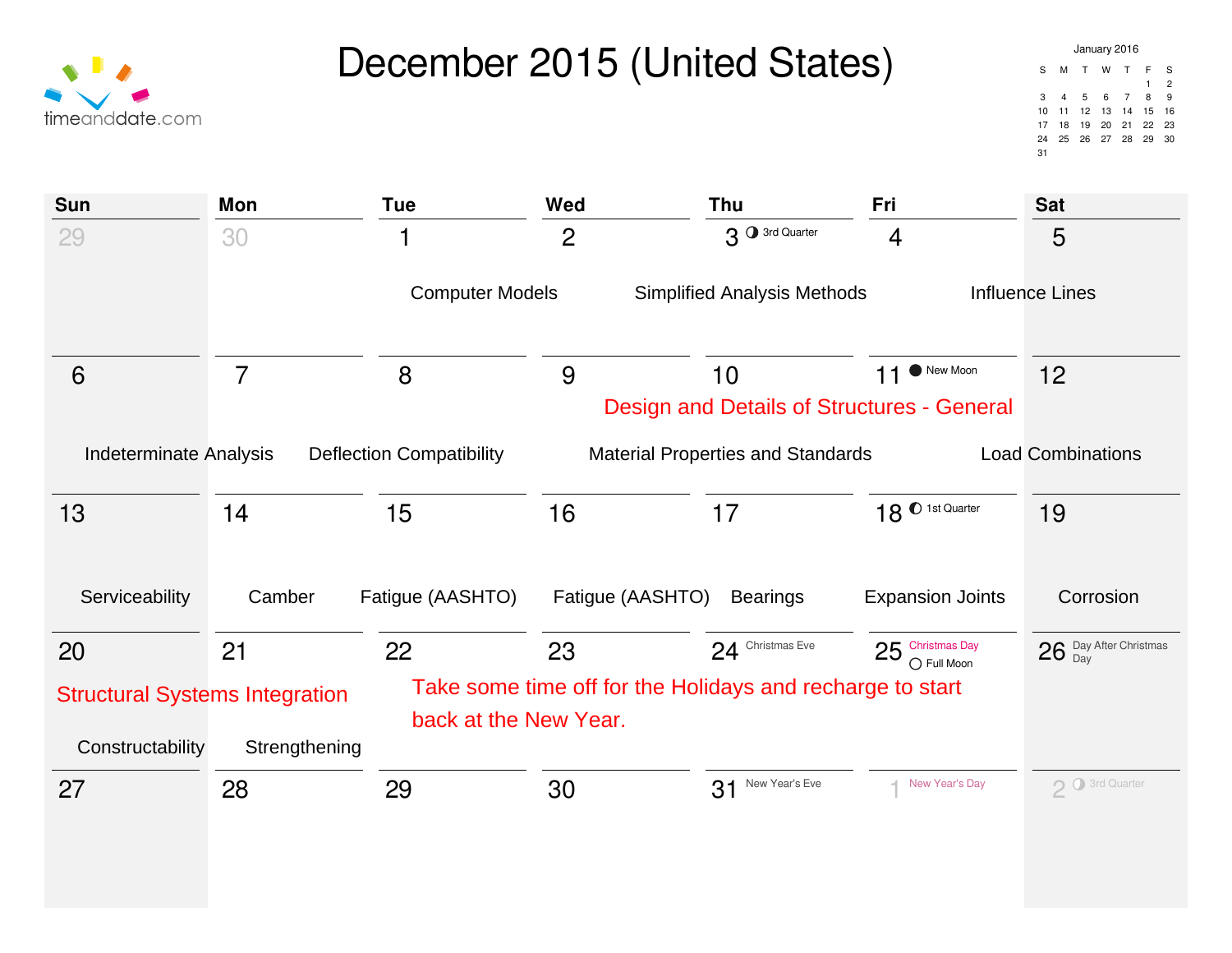January 2016 (United States)

| timeanddate.com |
|-----------------|

| Sun                       | Mon                                    | <b>Tue</b>     | Wed                                  | Thu                           | Fri                                 | <b>Sat</b>                  |
|---------------------------|----------------------------------------|----------------|--------------------------------------|-------------------------------|-------------------------------------|-----------------------------|
| 27                        | 28                                     | 29             | 30                                   | 3 <sup>1</sup> New Year's Eve | New Year's Day<br>1                 | 2 3rd Quarter               |
|                           |                                        |                |                                      | <b>Structural Steel</b>       |                                     |                             |
|                           |                                        |                |                                      |                               | <b>Tension Members</b>              |                             |
| 3                         | $\overline{4}$                         | 5              | 6                                    | $\overline{7}$                | 8                                   | 9 New Moon                  |
|                           | <b>Columns and Compression Members</b> | Columns        | <b>Base Plates</b>                   | <b>Beams</b>                  | <b>Beams</b>                        | <b>Plate Girders</b>        |
| 10                        | 11                                     | 12             | 13                                   | 14                            | 15                                  | 16 <sup>0</sup> 1st Quarter |
|                           |                                        |                |                                      |                               |                                     |                             |
| <b>Plate Girders</b>      | <b>Trusses</b>                         | Beam-Columns   | Beam-Columns                         | <b>Welded Connections</b>     |                                     | <b>Bolted Connections</b>   |
| 17                        | 18 Martin Luther King                  | 19             | 20                                   | 21                            | 22                                  | $23$ O Full Moon            |
|                           |                                        |                |                                      |                               |                                     |                             |
| <b>Moment Connections</b> | <b>Weld Design</b>                     |                | <b>Composite Steel Design</b>        | <b>Composite Steel Design</b> |                                     | <b>Relief Angle</b>         |
| 24                        | 25                                     | 26             | 27                                   | 28                            | 29                                  | 30                          |
|                           |                                        |                |                                      |                               | <b>Light Gage/Cold-Formed Steel</b> |                             |
| <b>Bridge Piers</b>       | <b>Bridge Piers</b>                    |                | <b>Bridge Cross-Frame Diaphragms</b> | Framing                       | Connections                         | <b>Web Crippling</b>        |
| 31 O 3rd Quarter          |                                        | $\overline{2}$ | 3                                    | $\overline{4}$                | 5                                   | 6                           |
|                           |                                        |                |                                      |                               |                                     |                             |
|                           |                                        |                |                                      |                               |                                     |                             |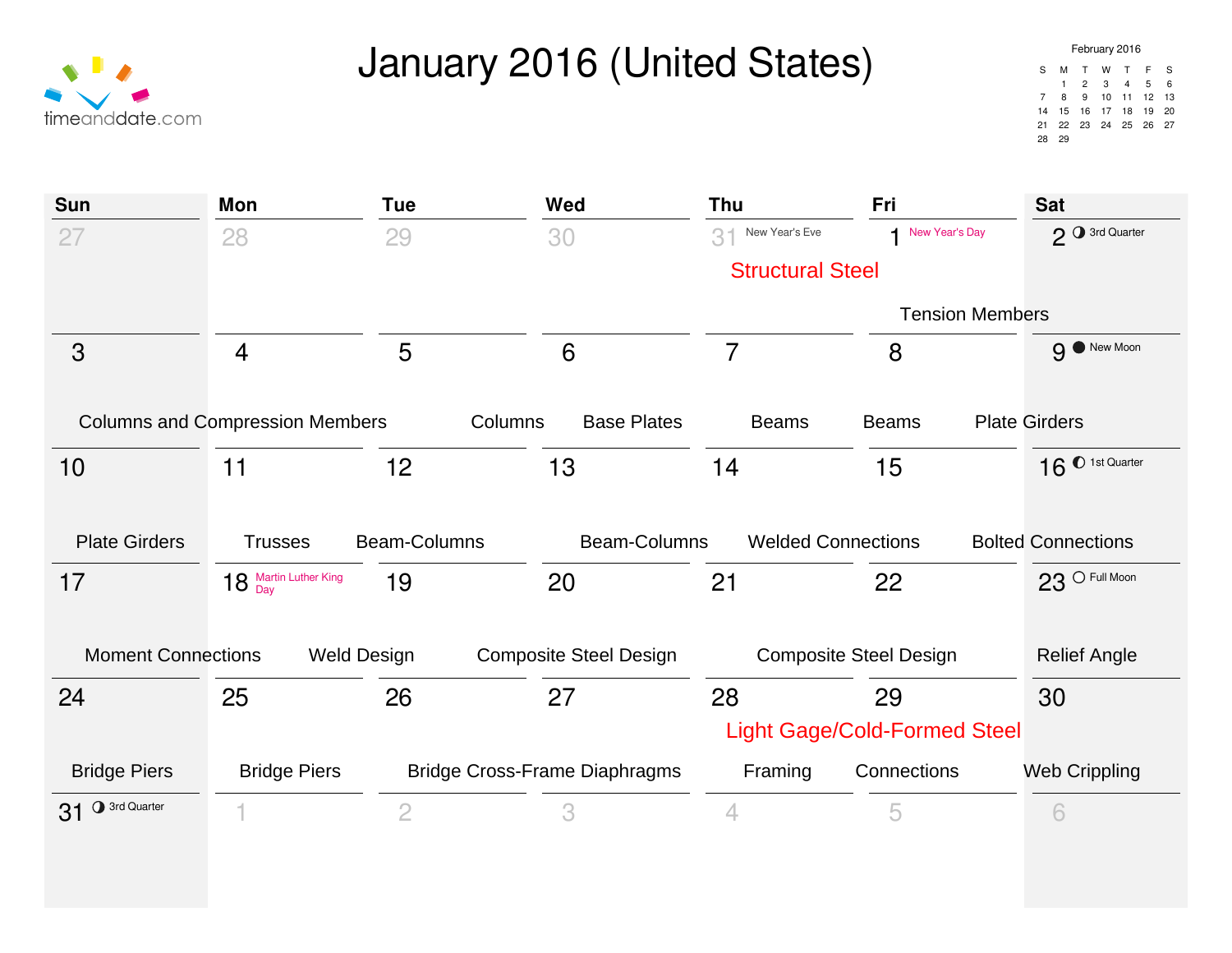February 2016 (United States)



| March 2016 |                |                   |                |          |    |    |  |  |  |
|------------|----------------|-------------------|----------------|----------|----|----|--|--|--|
| S          | м              | T.                | w              | T        | F  | S  |  |  |  |
|            |                | $\mathbf{1}$      | $\overline{2}$ | 3        | 4  | 5  |  |  |  |
| հ          | $\overline{7}$ | 8                 |                | $9 - 10$ | 11 | 12 |  |  |  |
| 13         | 14             | 15 16 17 18       |                |          |    | 19 |  |  |  |
| 20         |                | 21 22 23 24 25 26 |                |          |    |    |  |  |  |
| 27         | 28             | 29                | 30             | 31       |    |    |  |  |  |

| <b>Sun</b>                 | Mon                                 | <b>Tue</b>             | Wed            | Thu                 | Fri                  | <b>Sat</b>                     |
|----------------------------|-------------------------------------|------------------------|----------------|---------------------|----------------------|--------------------------------|
| <b>O</b> 3rd Quarter<br>31 |                                     | $\overline{2}$         | 3              | $\overline{4}$      | 5                    | 6                              |
|                            | Concrete                            |                        |                |                     |                      |                                |
|                            | <b>Flexural Members</b>             | <b>Beams</b>           | <b>Joists</b>  | <b>Bridge Decks</b> | Slabs                | <b>Columns and Compression</b> |
| $\overline{7}$             | 8 <sup>O</sup> New Moon             | 9                      | 10             | 11                  | 12                   | 13                             |
| Columns                    | Columns                             | 2-Way Slabs<br>Columns |                | 2-way slabs         | 2-way slabs          | Anchorage                      |
| 14 Valentine's Day         | $15$ Presidents' Day<br>1st Quarter | 16                     | 17             | 18                  | 19                   | 20                             |
| Anchorage                  | Anchorage                           | <b>Bridge Piers</b>    |                | <b>Bridge Piers</b> | <b>Crack Control</b> | <b>Composite Design</b>        |
| 21                         | $22$ O Full Moon                    | 23                     | 24             | 25                  | 26                   | 27                             |
|                            | Wood                                |                        |                |                     |                      |                                |
| Slab on Grade              | Sawn Beams                          | Sawn Beams             |                | <b>Glulam Beams</b> | <b>Glulam Beams</b>  | <b>Engineered Lumber</b>       |
| 28                         | 29                                  | 1 O 3rd Quarter        | $\overline{2}$ | 3                   | $\overline{4}$       | 5                              |
|                            |                                     |                        |                |                     |                      |                                |
| Columns                    |                                     |                        |                |                     |                      |                                |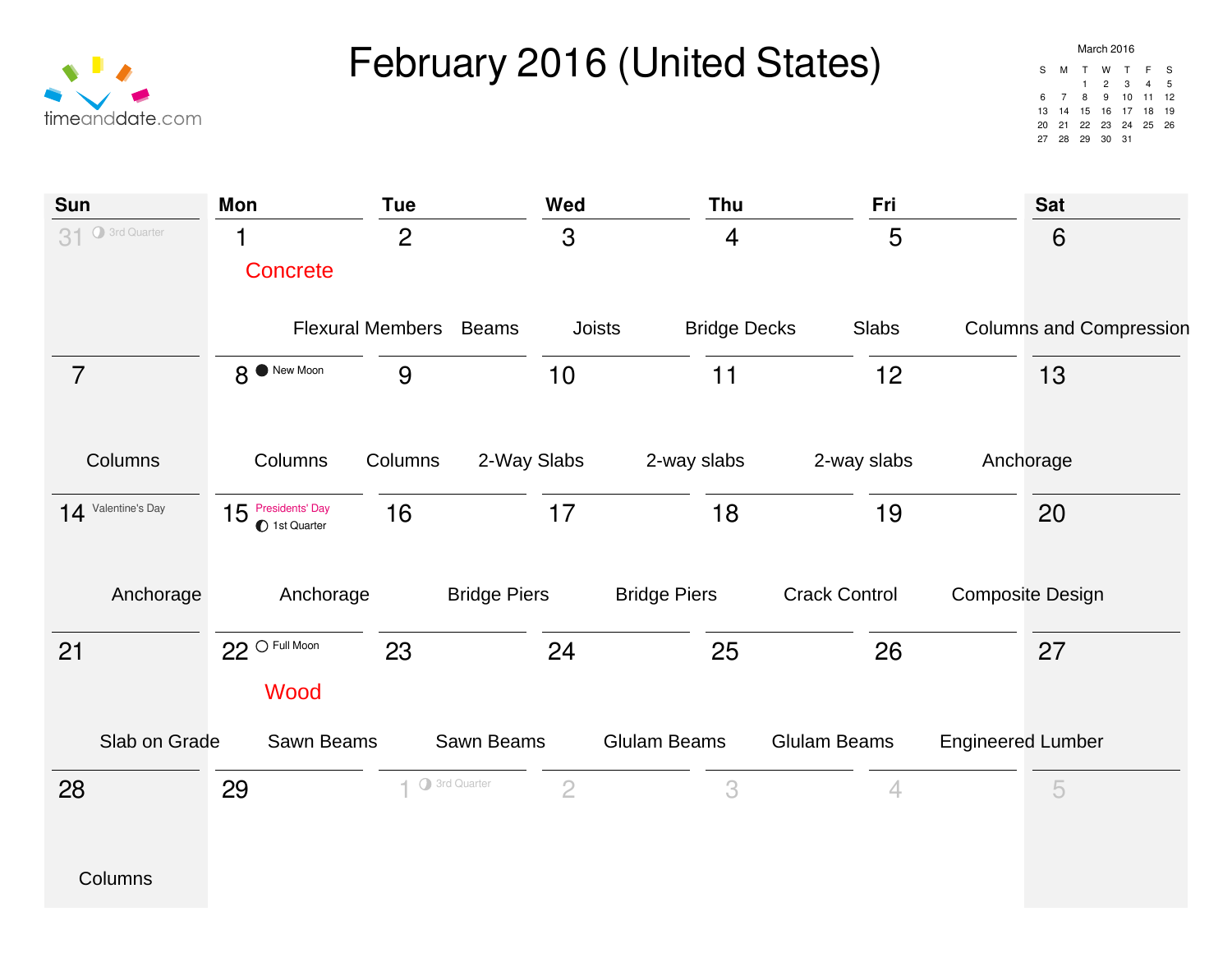

| Sun                        | <b>Mon</b>                    | <b>Tue</b>                 | <b>Wed</b>              | Thu                                  | Fri                         | <b>Sat</b>     |
|----------------------------|-------------------------------|----------------------------|-------------------------|--------------------------------------|-----------------------------|----------------|
| 28                         | 29                            | 3rd Quarter                | $\overline{2}$          | 3                                    | $\overline{4}$              | 5              |
|                            |                               | Wood                       |                         |                                      |                             |                |
|                            |                               | Columns                    | <b>Bearing Walls</b>    | <b>Trusses</b>                       | <b>Bolted Connections</b>   |                |
| 6                          | $\overline{7}$                | 8 <sup>O</sup> New Moon    | 9                       | 10                                   | 11                          | 12             |
|                            |                               |                            | <b>Masonry</b>          |                                      |                             |                |
| <b>Nailed Connections</b>  |                               | <b>Screwed Connections</b> |                         | Flexural Members - Beams & Lintels   | <b>Flexural Members</b>     |                |
| 13                         | 14                            | $15^{\circ}$ 1st Quarter   | 16                      | 17                                   | 18                          | 19             |
|                            |                               |                            |                         | <b>Foundations</b>                   |                             |                |
| <b>Compression Members</b> |                               | <b>Bearing Walls</b>       | Detailing               | <b>Design Pressures</b>              | Foundation Systems/Geotech. |                |
| 20                         | 21                            | 22                         | $23^{\circ}$ Full Moon  | 24                                   | 25                          | 26             |
|                            |                               |                            |                         |                                      |                             |                |
|                            | Overturning, Sliding, Bearing | Footings and Mats          | Piles                   | <b>Gravity Wall</b>                  | Anchored Walls (MSE)        |                |
| 27 Easter Sunday           | 28                            | 29                         | 30                      | 31 O 3rd Quarter                     |                             | $\overline{2}$ |
|                            |                               |                            |                         |                                      |                             |                |
| <b>Cantilever Walls</b>    | <b>Basement Walls</b>         |                            | Adjacent Loads (AASHTO) | <b>Modulus of Sub-Grade Reaction</b> |                             |                |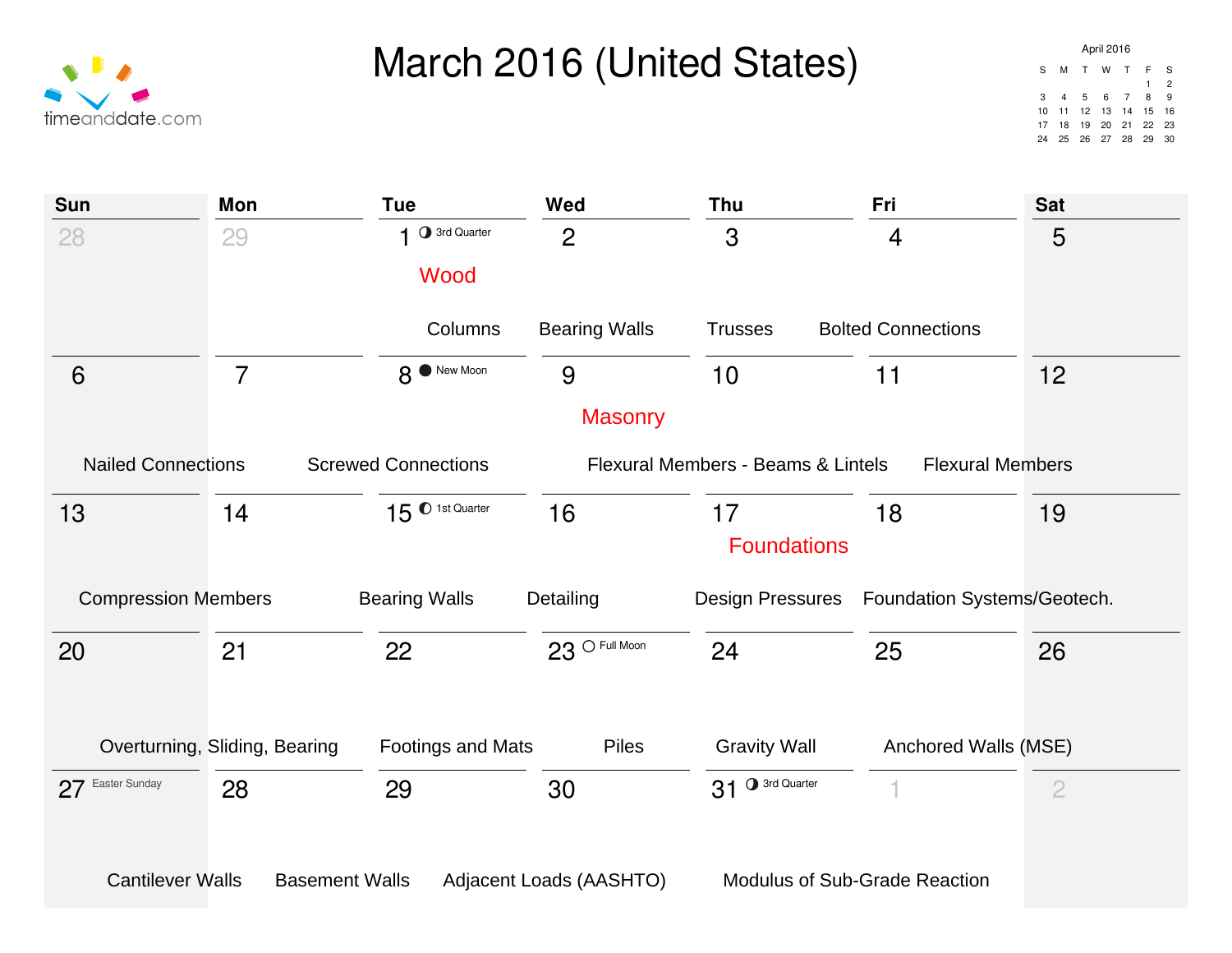#### April 2016 (United States)

|    | May 2016       |             |       |          |    |    |  |  |
|----|----------------|-------------|-------|----------|----|----|--|--|
| S  | м              | т.          | w     | T        | F  | S  |  |  |
| 1  | $\mathfrak{p}$ | 3           | 4     | 5        | 6  | 7  |  |  |
| 8  | 9              | 10          |       | 11 12 13 |    | 14 |  |  |
| 15 | 16             |             | 17 18 | 19       | 20 | 21 |  |  |
| 22 | 23             | 24 25 26 27 |       |          |    | 28 |  |  |
| 29 | 30             | 31          |       |          |    |    |  |  |

Take

Exam

**Practice** 

Take 2nd

**Practice** 

Exam



the beginning of May

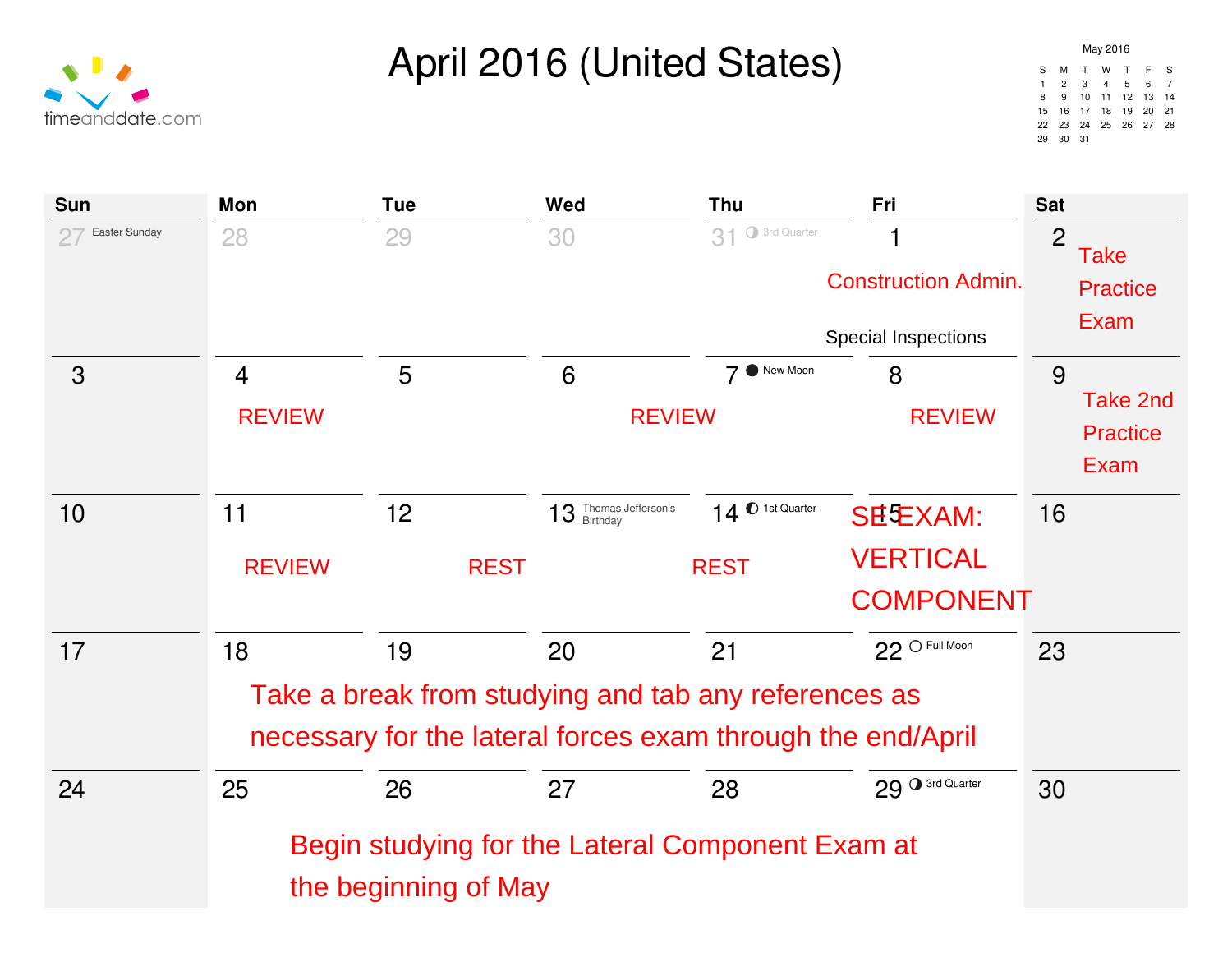### May 2016 (United States)



| Sun                       | <b>Mon</b>                                                       | <b>Tue</b>                | Wed                                     | <b>Thu</b>                    | Fri                         | <b>Sat</b>                     |
|---------------------------|------------------------------------------------------------------|---------------------------|-----------------------------------------|-------------------------------|-----------------------------|--------------------------------|
| $\overline{\mathbf{1}}$   | $\overline{2}$<br><b>Analysis of Structures - Lateral Forces</b> | 3                         | $\overline{4}$                          | 5                             | $6$ New Moon                | $\overline{7}$                 |
| Wind                      | Wind                                                             | Wind                      | Wind                                    | Wind<br>Wind                  | Wind                        |                                |
| 8 Mother's Day            | 9                                                                | 10                        | 11                                      | 12                            | 13 <sup>0</sup> 1st Quarter | 14                             |
| <b>Horizontal Seismic</b> |                                                                  | <b>Horizontal Seismic</b> | <b>Horizontal Seismic</b>               |                               | <b>Horizontal Seismic</b>   |                                |
| 15                        | 16                                                               | 17                        | 18                                      | 19                            | 20                          | $21$ O Full Moon               |
| <b>Horizontal Seismic</b> |                                                                  | <b>Vertical Seismic</b>   | <b>Vertical Seismic</b>                 | <b>Dynamic Earth Pressure</b> |                             | <b>Dyanamic Earth Pressure</b> |
| 22                        | 23                                                               | 24                        | 25                                      | 26                            | 27                          | 28                             |
|                           | <b>Lateral Force Distribution</b>                                |                           |                                         |                               |                             |                                |
| <b>Statics</b>            | <b>Statics</b>                                                   |                           | Seismic Design Categories (C and Below) |                               | $SDC - C$                   |                                |
| 29 3rd Quarter            | 30 Memorial Day                                                  | 31                        |                                         | $\overline{2}$                | 3                           | 4 New Moon                     |
|                           |                                                                  |                           |                                         |                               |                             |                                |
| SDC - C                   | SDC-C                                                            |                           |                                         |                               |                             |                                |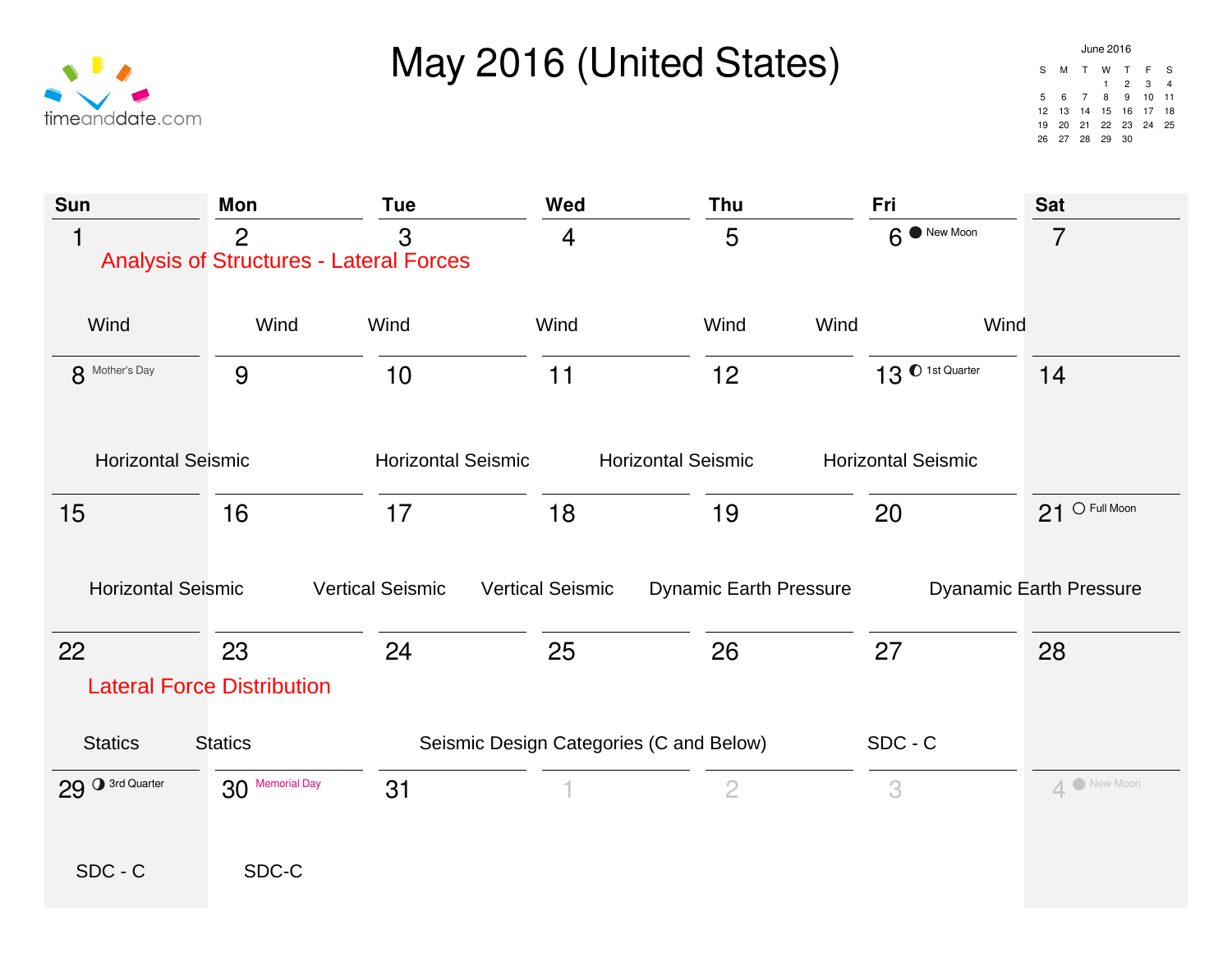### June 2016 (United States)

| <b>Sun</b>                       | <b>Mon</b>                                                       | <b>Tue</b>                     | Wed                                                                                           | <b>Thu</b>                                 | Fri                    | <b>Sat</b>                       |
|----------------------------------|------------------------------------------------------------------|--------------------------------|-----------------------------------------------------------------------------------------------|--------------------------------------------|------------------------|----------------------------------|
| 29 O 3rd Quarter                 | 30 Memorial Day                                                  | 31                             |                                                                                               | $\overline{2}$                             | 3                      | New Moon<br>$\overline{4}$       |
|                                  |                                                                  |                                | <b>Lateral Force Distribution</b>                                                             |                                            |                        |                                  |
|                                  |                                                                  |                                |                                                                                               | Seismic Design Category - D or above SDC-D |                        | SDC-D                            |
| 5                                | $6\phantom{1}6$                                                  | $\overline{7}$                 | 8                                                                                             | 9                                          | 10                     | 11                               |
|                                  |                                                                  |                                |                                                                                               |                                            |                        |                                  |
| SDC-D                            | SDC-D                                                            | SDC-D                          |                                                                                               | <b>Seismic Static Force Procedures</b>     | Seismic Dynamic Forces |                                  |
| 12 <sup>0</sup> 1st Quarter      | 13                                                               | 14                             | 15                                                                                            | 16                                         | 17                     | 18                               |
|                                  |                                                                  |                                | Note: You should receive results from the vertical exam sometime around this week. If you     |                                            |                        |                                  |
|                                  | Configuration of Structural Systems to Resist Horizontal Torsion |                                | did not pass, you can continue with lateral study, or change course and study vertical again. | Relative Rigidity force distribution       |                        | <b>Horizontal Irregularities</b> |
| 19 Father's Day                  | $20$ O Full Moon                                                 | 21                             | 22                                                                                            | 23                                         | 24                     | 25                               |
| <b>Horizontal Irregularities</b> |                                                                  | <b>Vertical Irregularities</b> | <b>Flexible Diaphragms</b>                                                                    | <b>Rigid Diaphragms</b>                    |                        | <b>Rigid Diaphrams</b>           |
| 26                               | 27 O 3rd Quarter                                                 | 28                             | 29                                                                                            | 30                                         |                        | $\overline{2}$                   |
|                                  |                                                                  |                                |                                                                                               |                                            |                        |                                  |
| Simplified Wind                  | <b>Wind Analytic Procedures</b>                                  |                                | Wind analytic procedures                                                                      |                                            |                        |                                  |

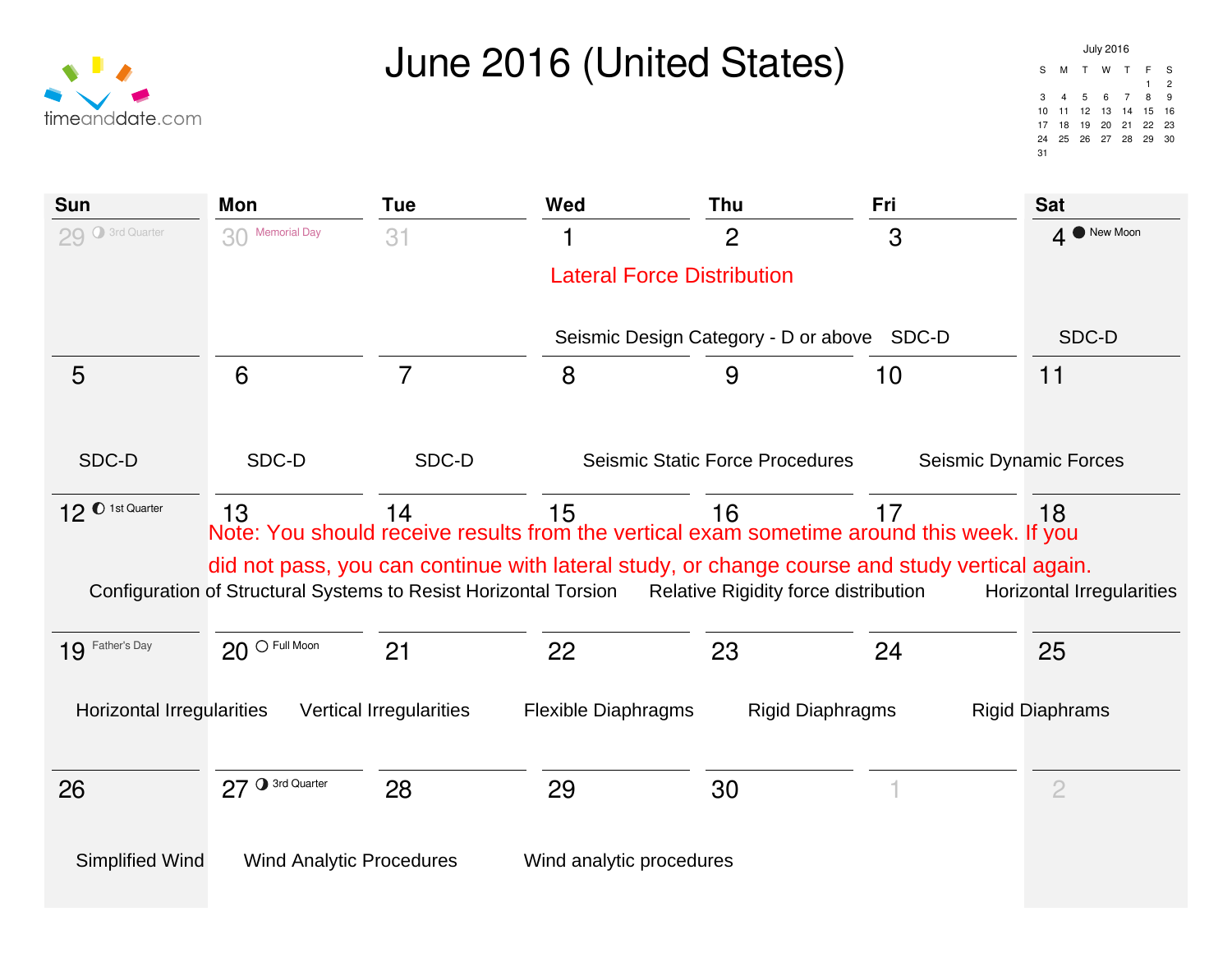## July 2016 (United States)

| <b>Sun</b>                    | Mon                                                           | <b>Tue</b>                                                | Wed        | Thu                              | Fri                  | <b>Sat</b>                                          |
|-------------------------------|---------------------------------------------------------------|-----------------------------------------------------------|------------|----------------------------------|----------------------|-----------------------------------------------------|
| 26                            | 27 O 3rd Quarter                                              | 28                                                        | 29         | 30                               |                      | $\overline{2}$<br><b>Lateral Force Distribution</b> |
|                               |                                                               |                                                           |            |                                  |                      | Wind Components and Cladding                        |
| 3                             | Independence Day<br>4<br>New Moon                             | 5                                                         | 6          | $\overline{7}$<br><b>Methods</b> | 8                    | 9                                                   |
| Wind C&C                      |                                                               | Wind - Main Force Resisting Systems                       | Wind-MWFRS | <b>Computer Analysis</b>         |                      | <b>Simplified Analysis</b>                          |
| 10                            | 11 O 1st Quarter<br><b>Design and Detailing of Structures</b> | 12                                                        | 13         | 14                               | 15                   | 16                                                  |
| Load Combos.                  | <b>Drift</b>                                                  | Anchorage and Attachment                                  |            | Redundancy (rho)                 | Overstrength (omega) | <b>Ductility</b>                                    |
| 17                            | 18                                                            | $19$ O Full Moon<br><b>Structural Systems Integration</b> | 20         | 21                               | 22                   | 23                                                  |
| <b>Pier Seat Width</b>        |                                                               | <b>Structural Systems Seismic Retrofit</b>                |            | Take a "Summer StudyBreak"       |                      |                                                     |
| 24<br><b>Structural Steel</b> | 25                                                            | 26 <sup>0</sup> 3rd Quarter                               | 27         | 28                               | 29                   | 30                                                  |
| <b>Ordinary Moment Frames</b> |                                                               | <b>Intermediate Moment Frames</b>                         |            | <b>Special Moment Frames</b>     |                      | <b>Special Moment Frames</b>                        |
| 31                            |                                                               | 2 New Moon                                                | 3          | 4                                | 5                    | 6                                                   |
| <b>Special Moment Frames</b>  |                                                               |                                                           |            |                                  |                      |                                                     |

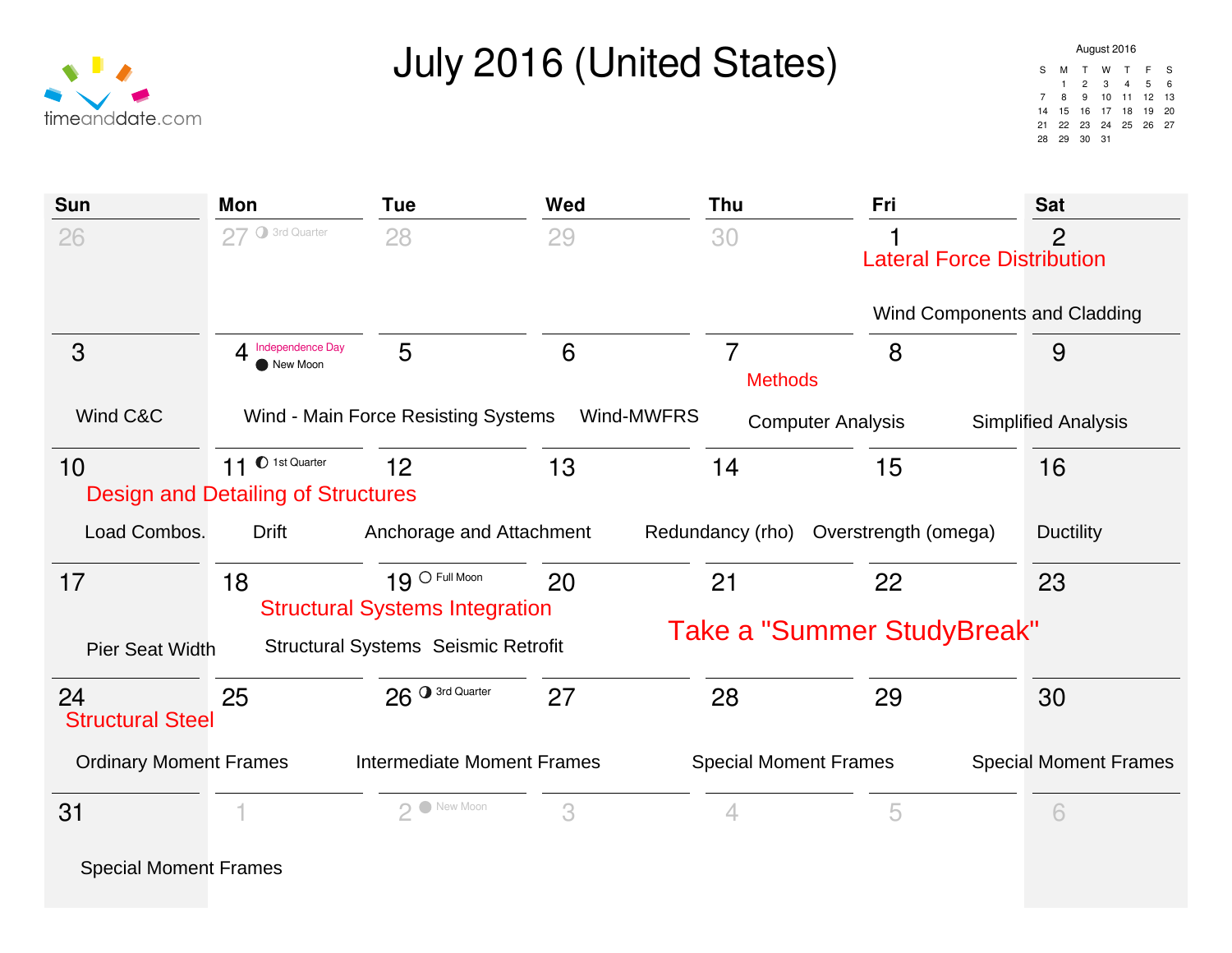

### August 2016 (United States)

| <b>Sun</b>                     | Mon                               | <b>Tue</b>                        | Wed                         | <b>Thu</b>                       | Fri                             | <b>Sat</b>          |
|--------------------------------|-----------------------------------|-----------------------------------|-----------------------------|----------------------------------|---------------------------------|---------------------|
| 31                             |                                   | $2^{\binom{5}{2}}$ New Moon       | 3                           | 4                                | 5                               | 6                   |
|                                | <b>Structural Steel</b>           |                                   |                             |                                  |                                 |                     |
|                                |                                   | Ordinary concentric braced frames |                             | Special concentric braced frames | <b>SCBF</b>                     | <b>SCBF</b>         |
| $\overline{7}$                 | 8                                 | 9                                 | 10 <sup>0</sup> 1st Quarter | 11                               | 12                              | 13                  |
|                                |                                   |                                   |                             |                                  |                                 |                     |
| <b>Eccentric Braced Frames</b> |                                   | <b>EBF</b><br><b>EBF</b>          | <b>EBF</b>                  | EBF                              | <b>Bridge Piers</b>             | <b>Bridge Piers</b> |
| 14                             | 15                                | 16                                | 17                          | $18^{\circ}$ Full Moon           | 19                              | 20                  |
| <b>Light Gage Steel</b>        |                                   |                                   | <b>Concrete</b>             |                                  |                                 |                     |
| <b>Metal Deck Diaphragms</b>   |                                   | <b>Light Framed Shear Wall</b>    | <b>Ordinary Shear Walls</b> |                                  | <b>Intermediate Shear Walls</b> |                     |
| 21                             | 22                                | 23                                | 24 O 3rd Quarter            | 25                               | 26                              | 27                  |
| <b>Special Shear Walls</b>     |                                   | <b>Special Shear Walls</b>        | <b>Special Shear Walls</b>  | <b>Ordinary Moment Frames</b>    |                                 |                     |
| 28                             | 29                                | 30                                | 31                          | 1 New Moon                       | $\overline{2}$                  | 3                   |
|                                | <b>Intermediate Moment Frames</b> | <b>IMF</b>                        |                             |                                  |                                 |                     |
|                                |                                   |                                   |                             |                                  |                                 |                     |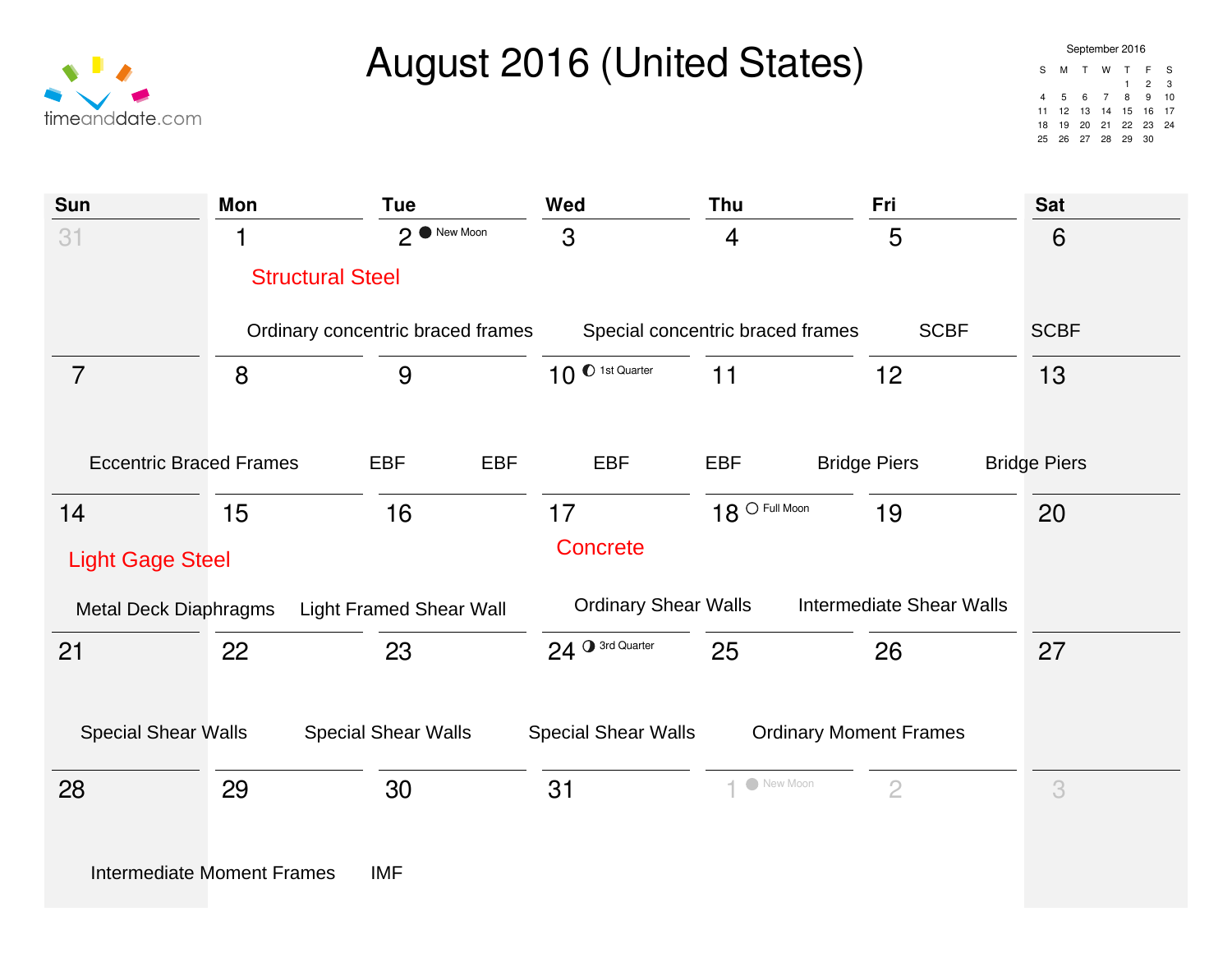

| October 2016 |              |     |   |                   |                |    |  |  |
|--------------|--------------|-----|---|-------------------|----------------|----|--|--|
| S            | м            | T   | w | T                 | - F            | S  |  |  |
|              |              |     |   |                   |                | 1  |  |  |
| 2            | $\mathbf{3}$ | 4 5 |   | 6                 | $\overline{7}$ | 8  |  |  |
| 9            | 10           |     |   | 11 12 13 14       |                | 15 |  |  |
| 16           |              |     |   | 17 18 19 20 21    |                | 22 |  |  |
| 23           |              |     |   | 24 25 26 27 28 29 |                |    |  |  |
| 30           | 31           |     |   |                   |                |    |  |  |

| Sun                 | Mon                          | <b>Tue</b>                         | Wed            | Thu                                      | Fri                          | <b>Sat</b>                |
|---------------------|------------------------------|------------------------------------|----------------|------------------------------------------|------------------------------|---------------------------|
| 28                  | 29                           | 30                                 | 31             | New Moon                                 | $\overline{2}$               | 3                         |
|                     |                              |                                    |                | <b>Concrete</b>                          |                              |                           |
|                     |                              |                                    |                |                                          | <b>Special Moment Frames</b> | <b>SMFs</b>               |
| $\overline{4}$      | $5$ Labor Day                | 6                                  | $\overline{7}$ | 8                                        | 9 0 1st Quarter              | 10                        |
| <b>SMFs</b>         | <b>SMFs</b>                  | <b>SMFs</b>                        | <b>SMFs</b>    | Diaphragms                               | Reinf. Details               | <b>Bridge Piers</b>       |
| 11                  | 12                           | 13                                 | 14             | 15                                       | $16^{\circ}$ Full Moon       | 17                        |
|                     |                              | Wood                               |                |                                          |                              |                           |
| <b>Bridge Piers</b> | <b>Tilt-up Walls</b>         | <b>Shear Walls</b>                 |                | <b>Shear Walls</b><br><b>Shear Walls</b> |                              | <b>Plywood Diaphragms</b> |
| 18                  | 19                           | 20                                 | 21             | 22                                       | 23 O 3rd Quarter             | 24                        |
| Diaphragms          |                              | Drag Struts/Chords and Connections |                | Drag Struts/Chords and Connections       |                              | Sub-diaphragms            |
| 25                  | 26                           | 27                                 | 28             | 29                                       | 30 <sup>. New Moon</sup>     |                           |
| <b>Masonry</b>      |                              |                                    |                |                                          |                              |                           |
|                     | Flexural-compression members | Slender walls (out-of-plane)       |                | <b>Ordinary Shear Walls</b>              |                              |                           |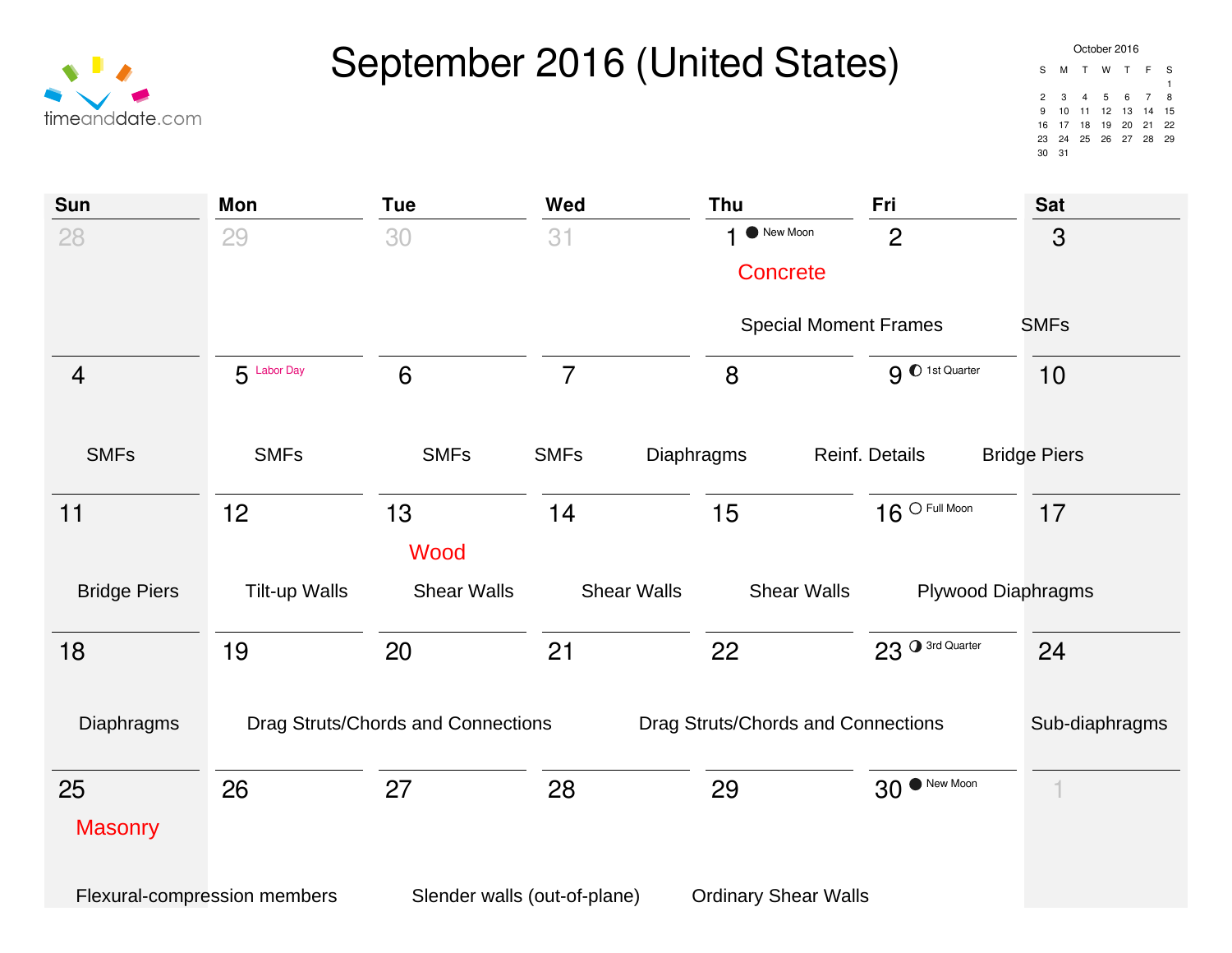# October 2016 (United States)

| November 2016 |    |                    |                |        |   |    |  |  |
|---------------|----|--------------------|----------------|--------|---|----|--|--|
| S             | м  | т                  | w              | т      | F | S  |  |  |
|               |    | 1.                 | $\overline{2}$ | 3      | 4 | 5  |  |  |
| 6             | -7 | 8                  | 9              | 10, 11 |   | 12 |  |  |
| 13            |    | 14  15  16  17  18 |                |        |   | 19 |  |  |
| 20            | 21 | 22 23 24 25 26     |                |        |   |    |  |  |
| 27            | 28 | - 29               | 30             |        |   |    |  |  |

| timeanddate.com |
|-----------------|

| Sun                        | <b>Mon</b>                                  | <b>Tue</b>                 | Wed                    | Thu                               | Fri                        | <b>Sat</b>                      |
|----------------------------|---------------------------------------------|----------------------------|------------------------|-----------------------------------|----------------------------|---------------------------------|
| 25                         | 26                                          | 27                         | 28                     | 29                                | 30 New Moon                | 1                               |
|                            |                                             |                            |                        |                                   |                            | <b>Masonry</b>                  |
|                            |                                             |                            |                        |                                   |                            | <b>Intermediate Shear Walls</b> |
| $\overline{2}$             | 3                                           | $\overline{4}$             | 5                      | 6                                 | $\overline{7}$             | 8                               |
| <b>Special Shear Walls</b> |                                             | <b>Special Shear Walls</b> | Anchorage for Walls    | Anchorage                         |                            | Attachment of elements to CMU   |
| 9 0 1st Quarter            | 10 Columbus Day                             | 11                         | 12                     | 13                                | <b>Construction</b>        | 15 Take A                       |
|                            | <b>Foundations and Retaining Structures</b> |                            |                        |                                   | Administration             | <b>Practice</b>                 |
| <b>Spread Footings</b>     | <b>Spread Footings</b>                      | <b>Piles</b>               | <b>Piles</b>           | Drilled shafts/piers and caissons | <b>Special Inspections</b> | <b>Test</b>                     |
| $16^{\circ}$ Full Moon     | 17                                          | 18                         | 19                     | 20                                | 21                         | 22 <sup>3rd Quarter</sup>       |
|                            | <b>REVIEW</b>                               |                            | <b>REVIEW</b>          | <b>REVIEW</b>                     | <b>REVIEW</b>              | Take 2nd                        |
|                            |                                             |                            |                        |                                   |                            | <b>Practice Test</b>            |
| 23                         | 24                                          | 25                         | 26                     | 27                                | 28                         | SE <sup>29</sup> EXAM:          |
|                            | <b>REVIEW and REST</b>                      |                            | <b>REVIEW and REST</b> |                                   | <b>REVIEW and REST</b>     |                                 |
|                            |                                             |                            |                        |                                   |                            | <b>LATERAL</b>                  |
| New Moon<br>30             | Halloween<br>31                             |                            | $\overline{2}$         | 3                                 | 4                          | COMPONENT                       |
|                            |                                             |                            |                        |                                   |                            |                                 |
|                            | <b>REST</b>                                 |                            |                        |                                   |                            |                                 |
|                            |                                             |                            |                        |                                   |                            |                                 |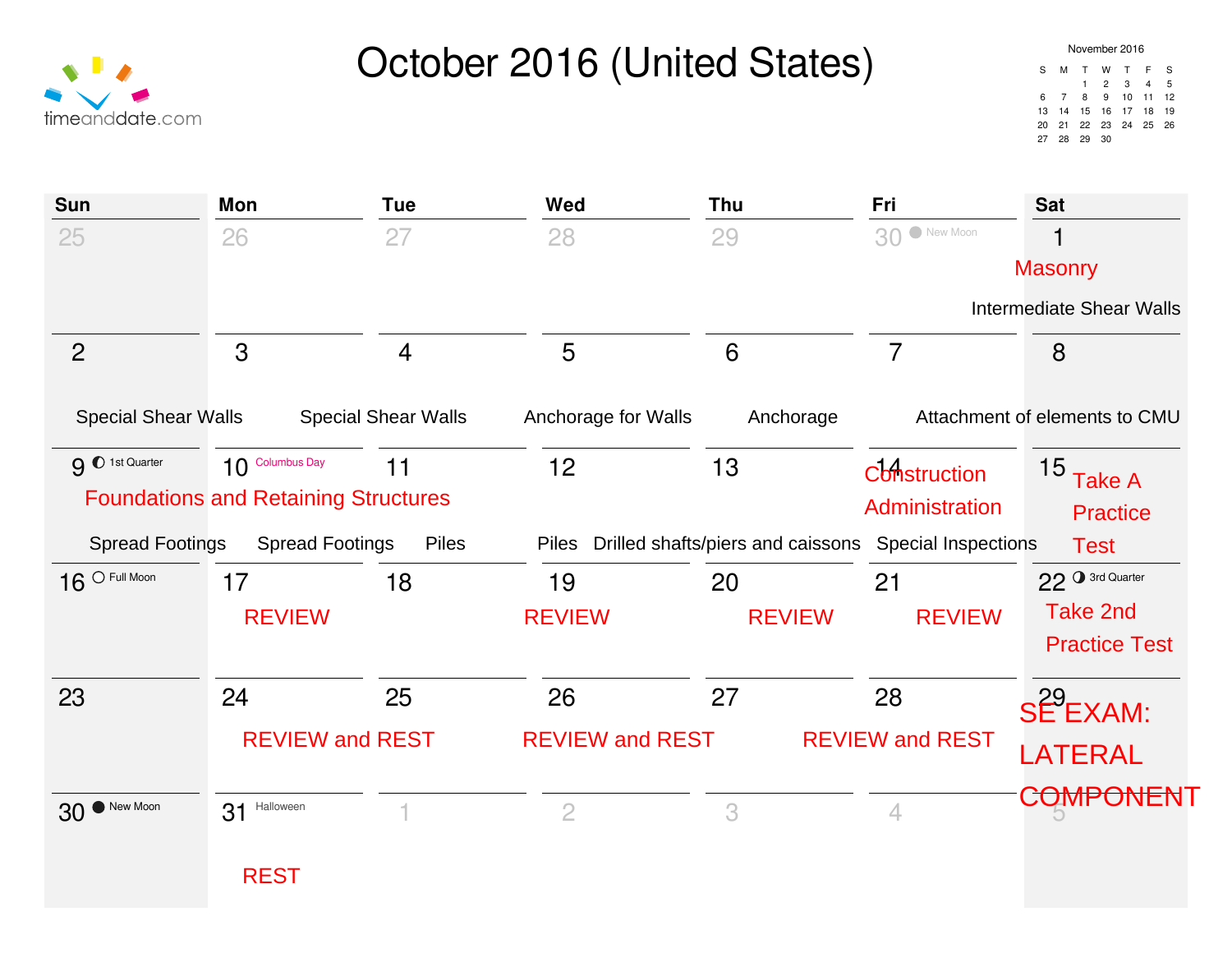



| December 2016 |             |             |     |                   |                |      |  |
|---------------|-------------|-------------|-----|-------------------|----------------|------|--|
| S             | м           | T           | w   | T                 | F              | S    |  |
|               |             |             |     | $\mathbf{1}$      | $\overline{2}$ | 3    |  |
| 4             | $5^{\circ}$ |             | 6 7 | 8                 | 9              | 10   |  |
| 11            |             |             |     | 12 13 14 15 16 17 |                |      |  |
| 18            |             |             |     | 19 20 21 22 23    |                | 24   |  |
| 25            |             | 26 27 28 29 |     |                   | 30             | - 31 |  |

| Sun         | Mon                      | <b>Tue</b>                              | Wed                                                                                                                              | <b>Thu</b>          | Fri             | <b>Sat</b> |
|-------------|--------------------------|-----------------------------------------|----------------------------------------------------------------------------------------------------------------------------------|---------------------|-----------------|------------|
| 30 New Moon | 3 <sup>1</sup> Halloween | 1                                       | $\overline{2}$                                                                                                                   | 3                   | $\overline{4}$  | 5          |
| 6           | 7 0 1st Quarter          | 8 Election Day                          | 9                                                                                                                                | 10                  | 11 Veterans Day | 12         |
|             |                          | for results from the lateral component. | Hopefully you will have passed the first component & can take<br>a rest from studying. You will still have to wait another month |                     |                 |            |
| 13          | $14$ O Full Moon         | 15                                      | 16                                                                                                                               | 17                  | 18              | 19         |
| 20          | 21 O 3rd Quarter         | 22                                      | 23                                                                                                                               | 24 Thanksgiving Day | 25              | 26         |
| 27          | 28                       | 29 Wew Moon                             | 30                                                                                                                               | 1                   | $\overline{2}$  | 3          |